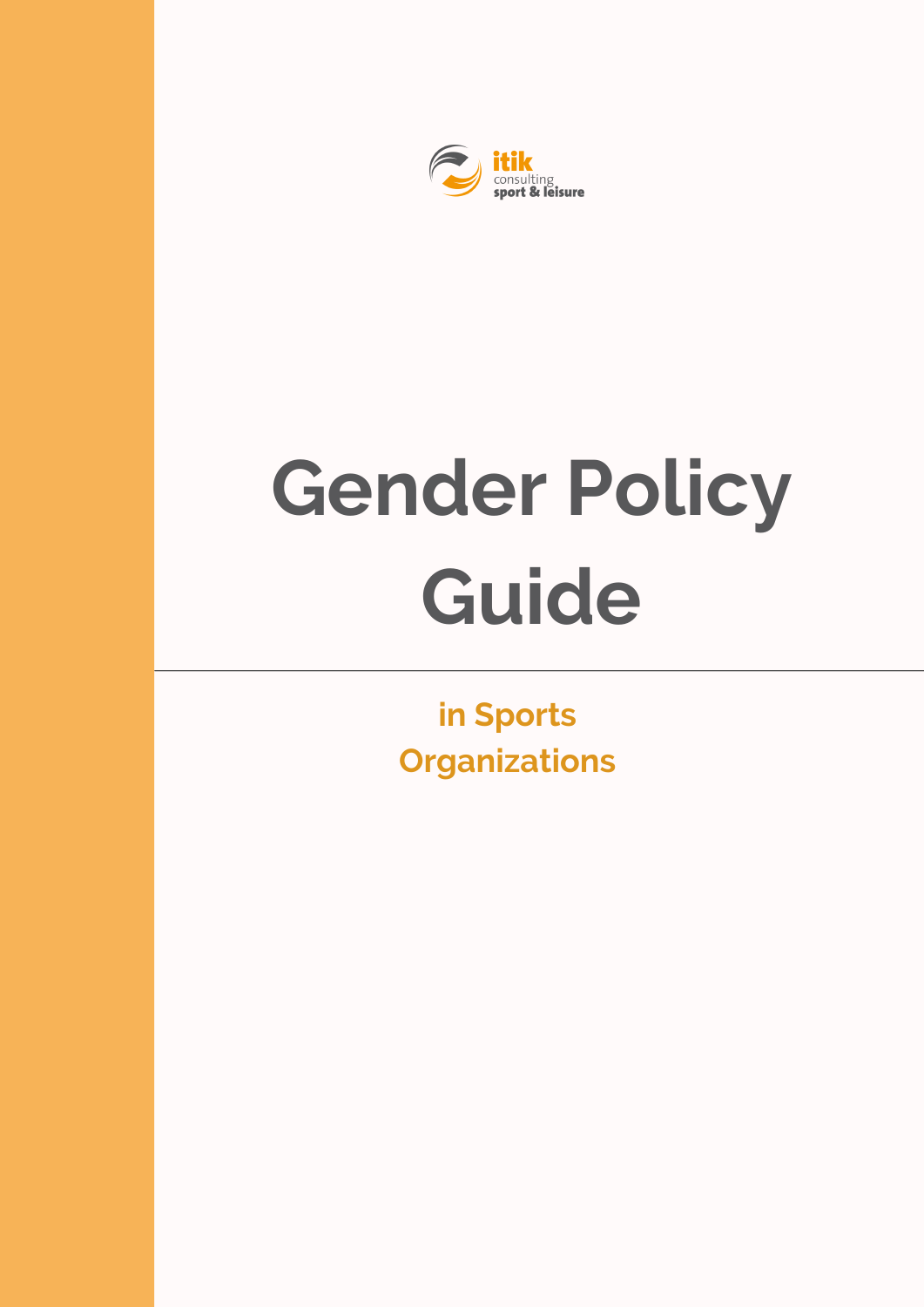

# **Contents**

| 1. Background                                         |     |
|-------------------------------------------------------|-----|
| 2. European, Latin American and Caribbean regulations |     |
| 3. Equality plans guide                               |     |
| 4. Sports sector examples on equality policies        |     |
| 5. Self-diagnosis test in equality                    | 10. |
| 6. Results conclusion                                 |     |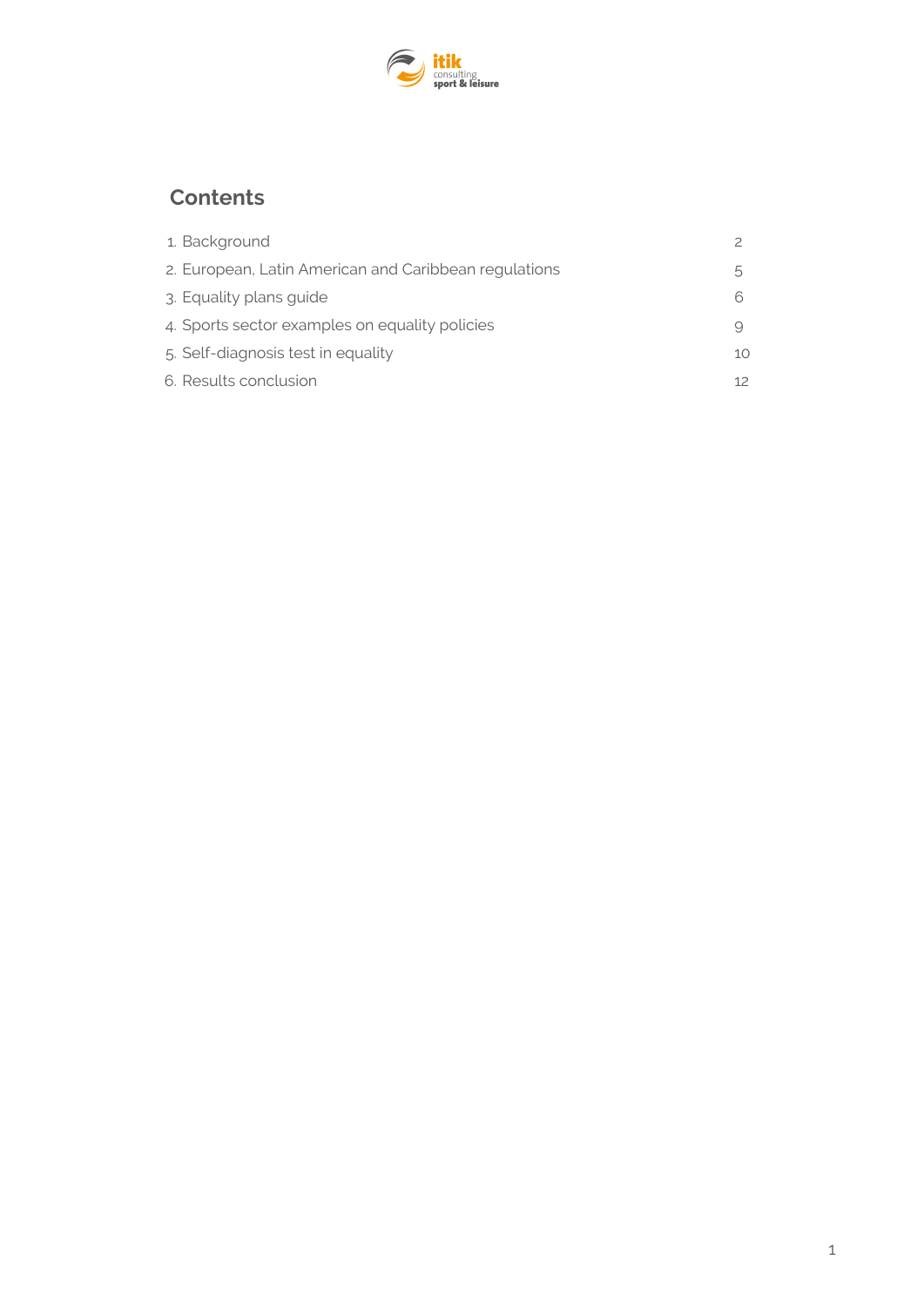

The effort for equality between women and men promotes conventions, initial treaties and later, laws. These, were bring about the United Nations Charter of 1945 and European Charter of 1961 establishing the principles for the equality of women and men.

# **1. Environment**

To learn about the international, national and regional context, outstanding current news of recent years are reviewed:

### **Sport management**

Internationally, the low female participation in International Olympic Committees (IOC) stands out. In 2013, signify only a 26.6% on the total members of the IOC Board.



# **Did you know?**

For the first time in 2013, four women become members of the International Olympic Committee executive board.

Currently, in 2020 it has inreased to 47,7% of the total. In this case, of the 30 reformed commissions, 11 have a female president.

In the study of gender on sports management positions, at 2018 in 20 European Federations, the results obtained on the difference in the number of positions with non-equal female representation stand out.

# **Did you know?**

Female representation in European federations was less than 20%.

These are the cases of president, 20% female representation, vicepresident with 17,95% female representation and general secretary, 15% of representation. The highest number of participation is found in coach position with 32,35%.

In the survey on human resources management in sports industry, of 500 members and staff related to sports organizations in the United States of America at 2001, provides useful information. For example through the creation of participatory decision-making systems, implementing affirmative action programs and adopting diversity training programs.

# **Did you know?**

Investing time in initiatives that promote gender equality and the development of equal human resource management programs generates a positive effect on sports organizations.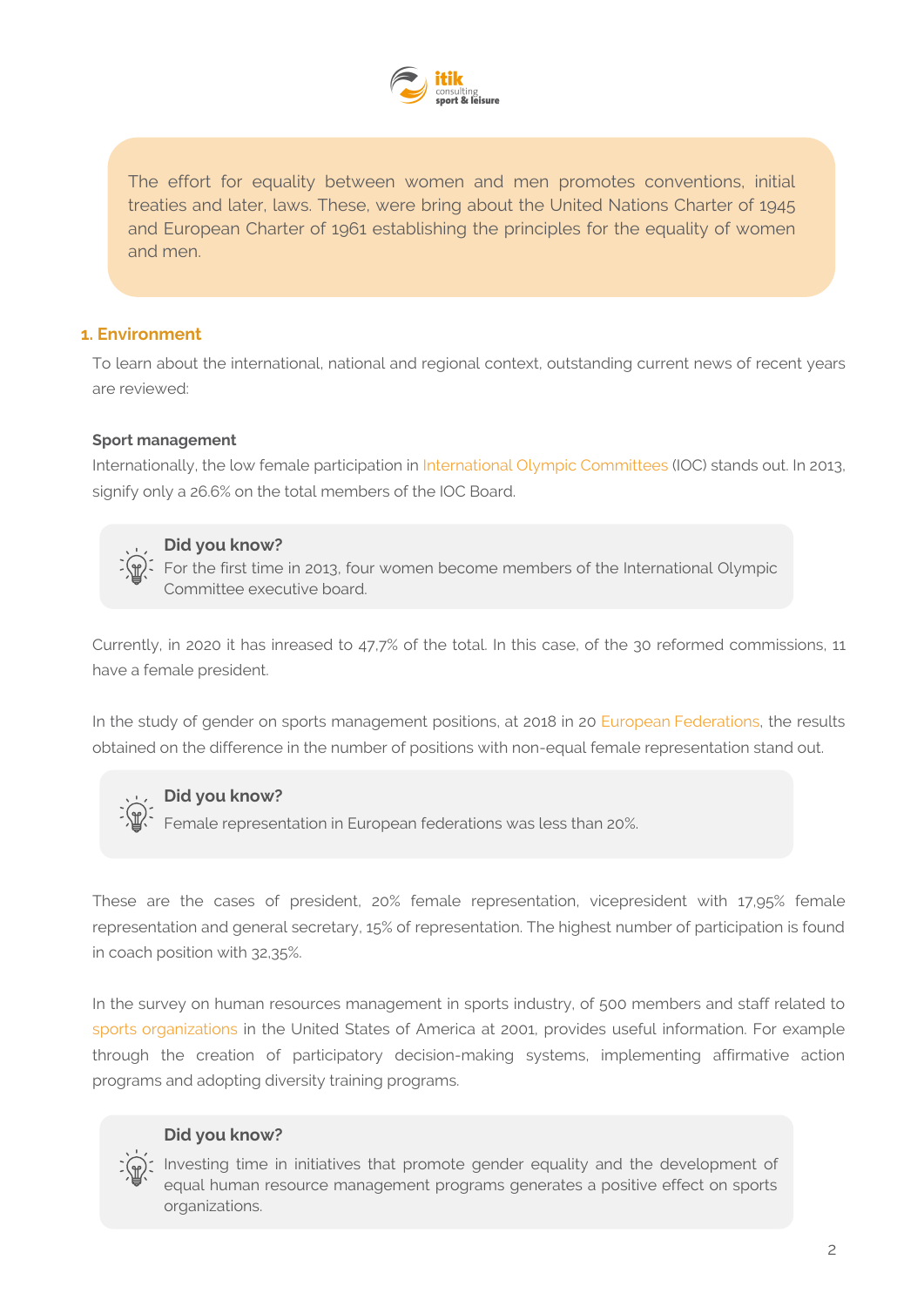

The 2016 study on gender segregation in physical activity and sport-related companies from UK, examined how male participation in team sports reproduces the hiring advantage in sports-related jobs.

# **Did you know?**

Inequality is not only attributed due to formalized gender segregation in sport, but is also to the image of male gender skills implicitly linked to, as teamwork and leadership.

They propose to contribute in gender equality by preventing job segregation. Also offering policy prescriptions to address the problem.

### **Professional sports**

In the performance field, differences related to parity continue to be found. In the Olympic Games and according to the number of participants, in Sochi 2014 Winter Olympic Games only 40% of women participated, keeping the same representation at PyeongChang in 2018. The participation in Summer Olympic Games at Rio 2016 was of 45%.



# **Did you know?**

For the first time in the Summer Olympics 2020 at Tokyo, 49% of the athletes were women?

Participation is becoming more parity. In fact, Tokyo Olympic Games have become the most equal to date. However, in some sports there are still differences in the competitive distances between women and men. This is the case of Cycling World Championship where women perform less distance in some tests just because they are women.



### **Did you know?**

For the first time in September 2022 Cycling World Championship, men and women will ride the same distances and will do the same competitive route.

### **Sport for all**

The will to promote sport for all and reduce the sports practice abandonment in adolescent female groups, continues to be a public policies concern. It is recommended to have strategic plans for the physical activity promotion, with the aim for ensuring the physical activity in all groups thar are at risk of abandonment.

### **Educational field**

In the education curriculum, physical activity is only carried out in compulsory education. Many cases are found, in which abandonment of sports practice is prior to the completion of compulsory education. This fact, linked to the segregation that sport often involves, means that Sports degrees or University studies have low female representation, as occurs in Sports or bachelor's degrees.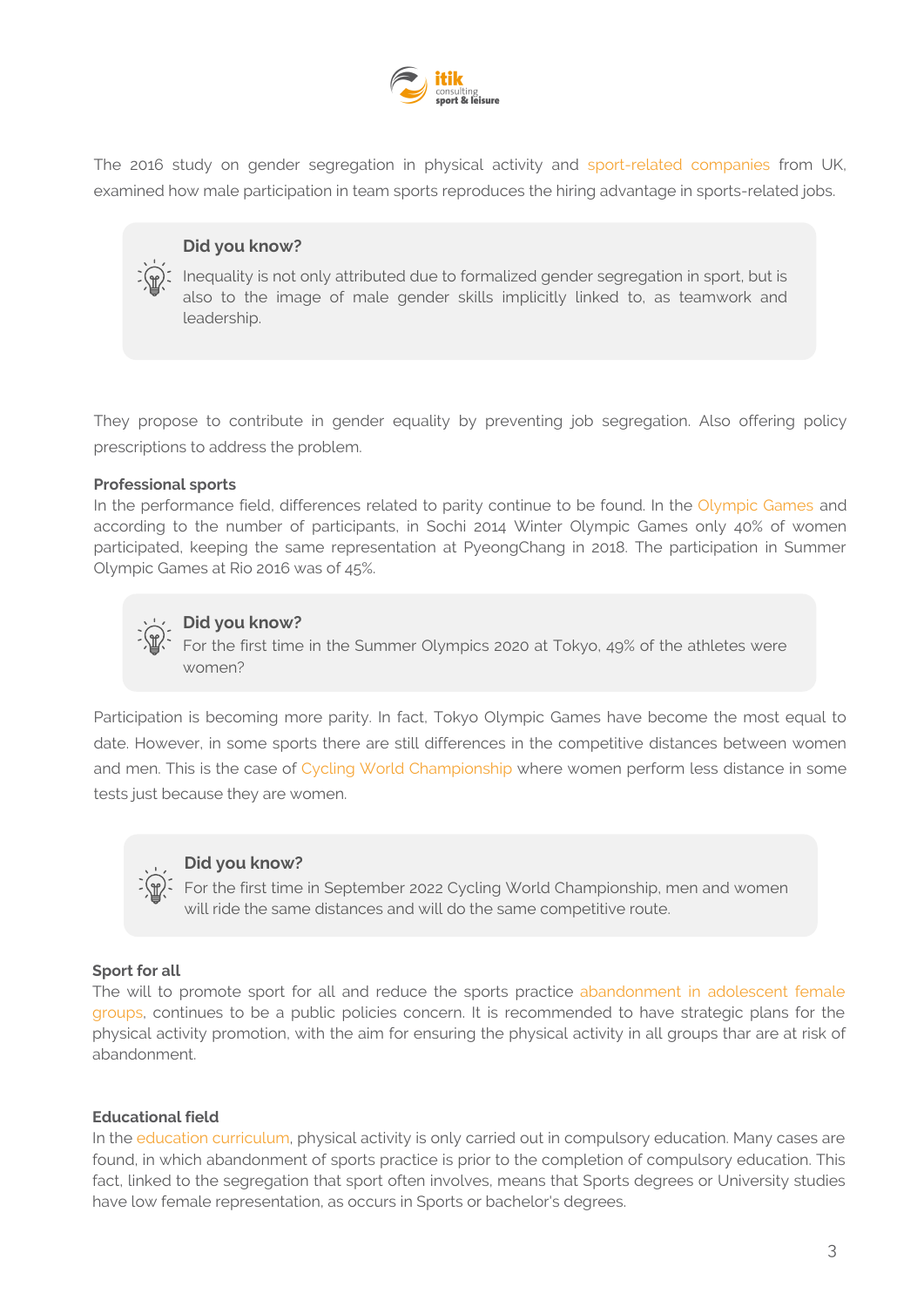

# **2. European, Latin American and Caribbean regulations**

The regulations in Europe, Latin American and Caribbean territory are presented, as well as their evolution in legal framework. For the integration of the gender perspective in any sports organization, specific knowledge about the field is necessary. The next point deals with the laws that lay the foundations for equal promotion of the work and society background.

# **Europe**

Gender Equality Strategy is one of European Union (EU) founding values. The European Commission is set up with the main aim of increasing women's participation in labor market and achieve economic independence of women and men. In addition to reduce the salary gap in gender income and pensions, and thus combating poverty among women to promote equality policies between women and men. The European Charter for Equality between Women and Men in Local Life and its observatory are also being created.

With Directives 2006/54/EC of the European Parliament and of the Council of 5 July 2006, and 2010/41/EU of 7 July 2010 on the application of the principle of equal opportunities and treatment between men and women in matters of employment and self-employed. With the European Institute for Gender Equality help in 2006 and the latest Directive 2019/1158/EU of 20 June 2019 on the reconciliation of family and professional life of parents and caregivers, the European Union aims to promote equality.

Horizon Europe is created in the 2021-2027 framework, Research and Innovation Program is developing, enforce for public workers, research organizations and higher education institutions, from EU member states and partner countries. For 2022 and beyond, all the organizations must have a Gender Equality Plan Strategy (GEP) or equivalent to be eligible for funding.

### **Latin American and Caribbean**

With the Observatory for Gender Equality in Latin America and the Caribbean territory, and reviewed studies on the design processes analysis in current gender equality plans, they have managed to push on Sustainable Development Goals (SDG) 2030 Agenda. The objective of achieving explicit and transversal gender equality is one of the 17 SDGs. As well as the concept of women's autonomy, focusing on physical autonomy, decision-making and economics.

We found that some countries regulatory framework are marked by a Executive Branch Decree, some with mandates and some with management tools for entities responsible on gender issues.

- Executive Branch Decree in the Plurinational State of Bolivia, in Brazil, Costa Rica, Guatemala, Honduras, Mexico, Nicaragua, Panama and Uruguay.
- Mandates established for gender entities: El Salvador, Paraguay, Peru and the Dominican Republic.
- Mandate of the National Development Plan: Colombia.
- Mandate issued from the Constitution of the Republic of Ecuador.
- Management tool of the entity responsible for gender issues: Chile and the Bolivarian Republic of Venezuela.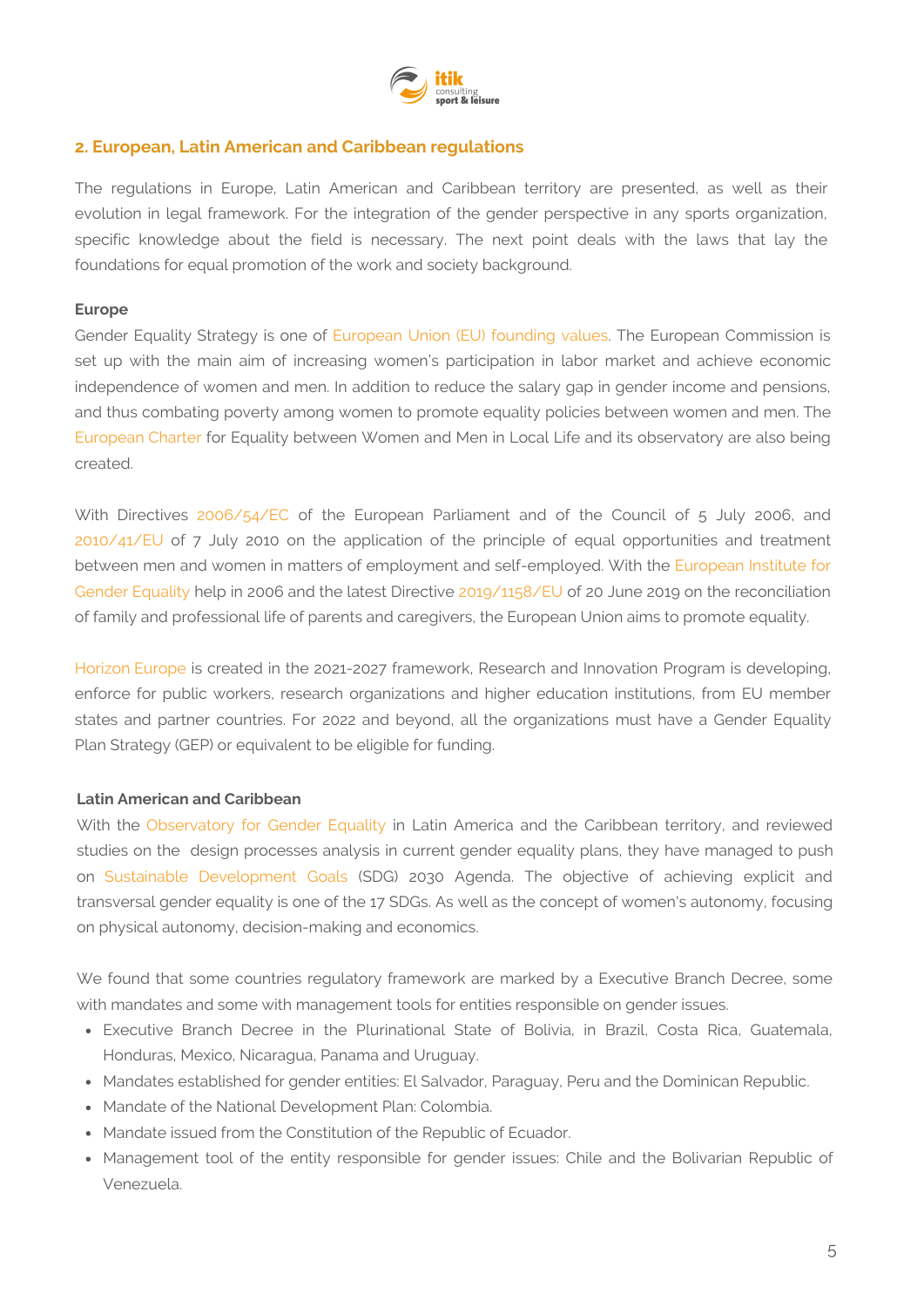

As can be seen, the bulk of the countries -Bolivia, Brazil, Costa Rica, Guatemala, Honduras, Mexico, Nicaragua, Panama and Uruguay- have established gender equality plans based on Executive Branch Decrees. Other countries -El Salvador, Paraguay, Peru and the Dominican Republic- have built their plans within the framework of the mandates established by law for gender entities. It is advisable to check the specific regulations for each country before drawing up an equality plan.

# **3. Equality plans guide**

The promotion of gender equality policies is necessary in sport management organizations, still a long way to go. The integration of gender perspective and its dimension in all the activities and policies of any sports organization is especially relevant. The methods and instruments that affect citizen's daily lives are essential to guarantee equal opportunities and conditions, avoiding discrimination based on gender. The objective of this paper is to stablish the foundations so that any sports entity, both public and private, can development its own equality plan.

### **Definition and regulatory framework**

The equality plan is a set of measures adopted by an organization after a diagnosis of the situation in accordance with the regulatory laws, specifics in each country. Its main objectives are to eliminate the imbalances and inequalities that may exist in the culture and management of the company, such as the introduction of the gender perspective in selection and hiring, promotion and professional development, remuneration policy, working hours organization and family reconciliation, occupational health, prevention and action against sexual and gender-based harassment.

Its elaboration is highly recommended in organizations of 50 or more workers, although for any organization regardless of its size. It is suggested that the validity of the plan last approximately four years, as long as it has been possible to analyse all the essential information for the complete diagnosis. If this is not possible, the validity should be shorter.

### Analys**is stages for gender equality plan**

Before, are detailed the 5 stages for the plan elaboration:

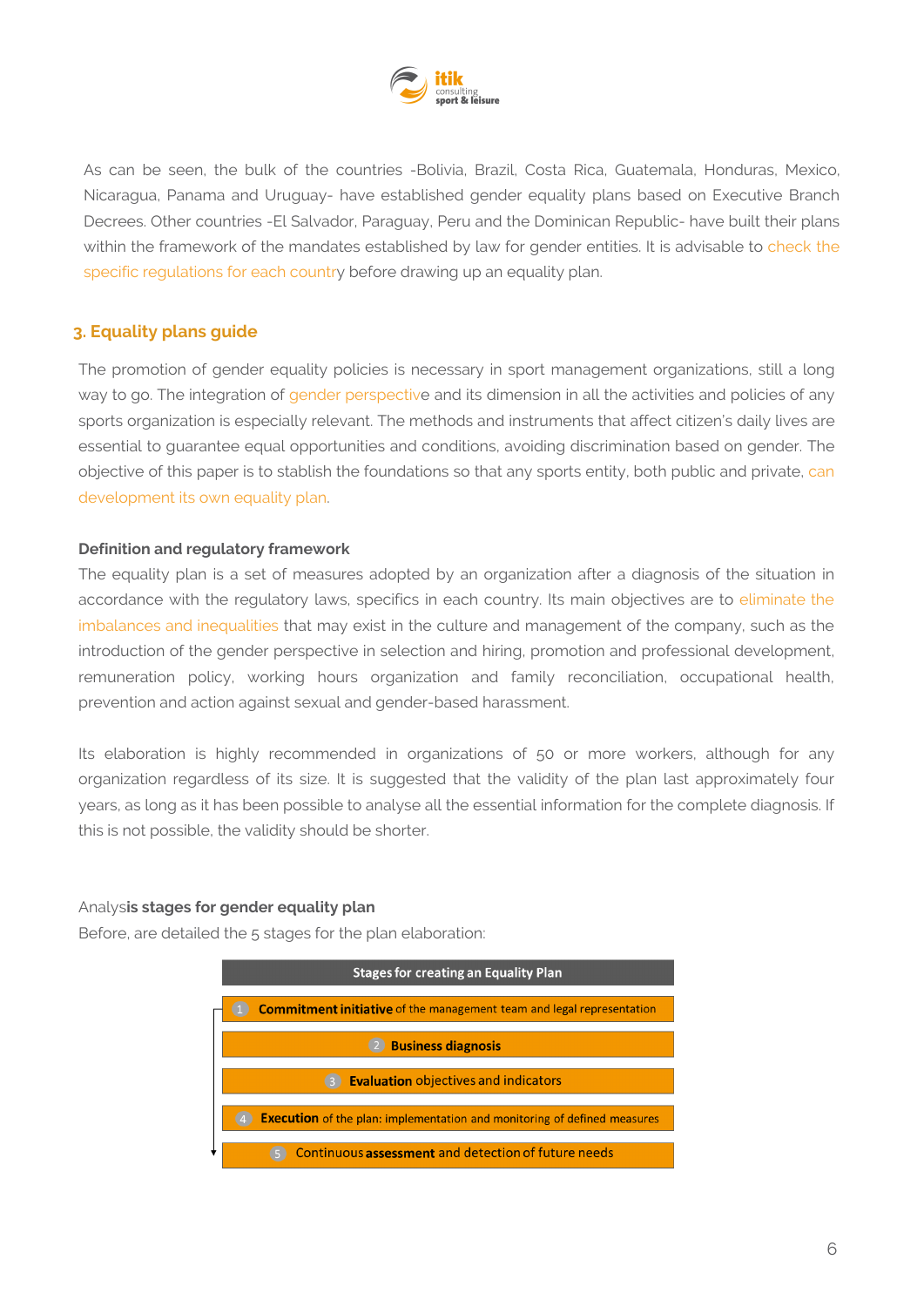

The first phase is to sign the management team commitment and stablish the legal representation of the workers with the creation of the equality commission and the communication to all the workers of the start of the equality plan.

| <b>First phase: Initiative</b>                                       |                                                                                                                                            |  |
|----------------------------------------------------------------------|--------------------------------------------------------------------------------------------------------------------------------------------|--|
| <b>Actions</b>                                                       | <b>Documentation</b>                                                                                                                       |  |
| <b>Establish</b> the commission in<br>equality<br>equity members     | <b>Operating regulations for the</b><br>equality commission, minimum<br>four agents of management team<br>and workers legal representation |  |
| <b>Communicate the commitment</b><br>to work for equal opportunities | <b>Commitment letter addressed</b><br>to all workers                                                                                       |  |

The European Commission has a Guidance on Gender Equality Plans with useful information.

Next, the second phase corresponds to 10 areas of analysis for the diagnosis:





The Gender Equality Observatory for Latin America and the Caribbean offers roadmaps for the development of plans

The study of the previously presented areas is carried out with quantitative and qualitative information that allow us to detect existing inequalities and give us the chance of formulating proposals for prevent.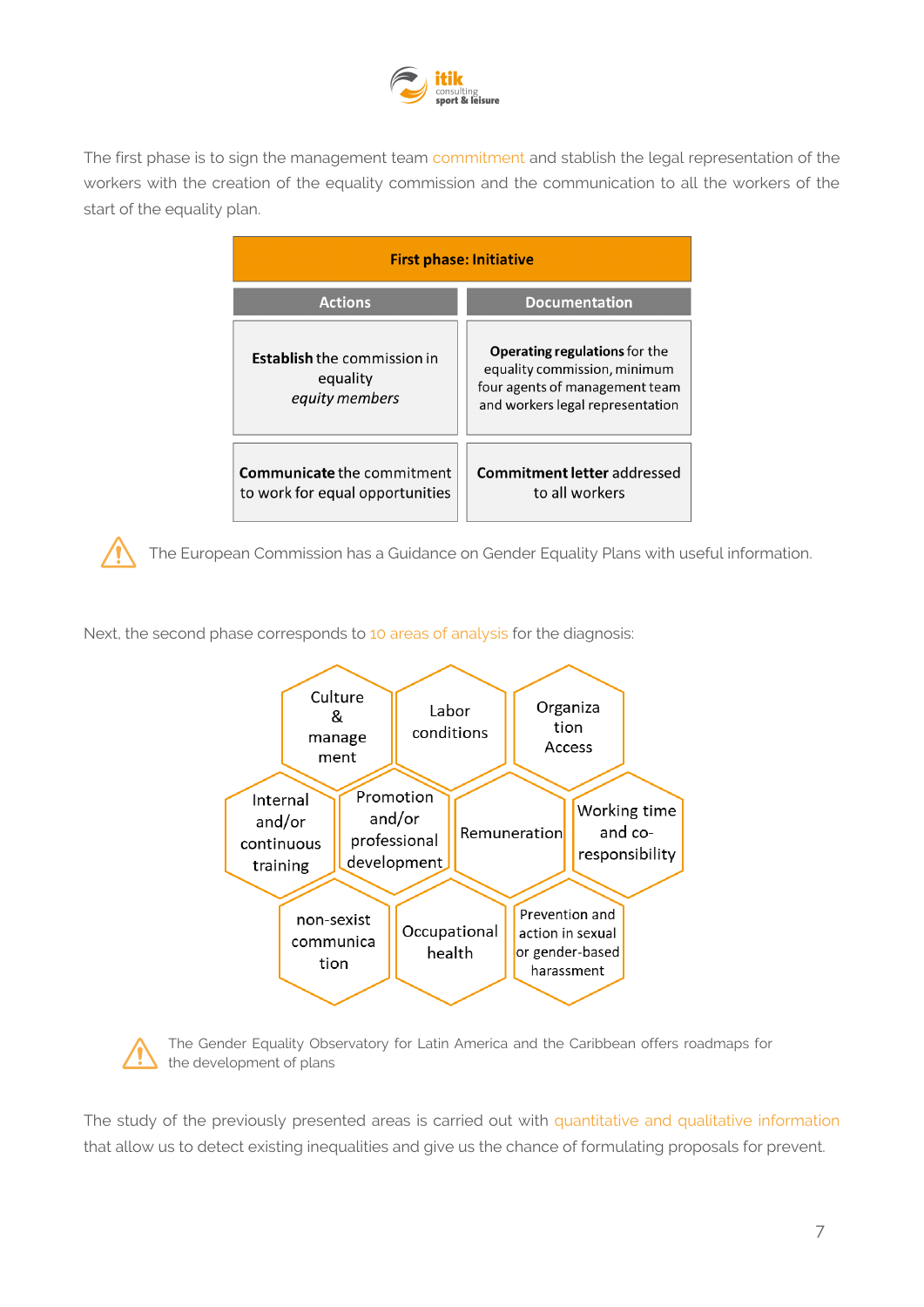

The objectives are to provide information of the workforce on the characteristics and needs, identifying discrimination and establishing action priorities. The entire human team participation is important to gather the real needs for the organization, as well as in their subsequent involvement for the implementation of the plan.

| <b>Second phase: Diagnosis</b>                                                                     |                                                                                                                                                                       |  |
|----------------------------------------------------------------------------------------------------|-----------------------------------------------------------------------------------------------------------------------------------------------------------------------|--|
| <b>Actions</b>                                                                                     | <b>Documentation</b>                                                                                                                                                  |  |
| Find <b>information</b> about staff<br>characteristics and identify<br>discrimination based on sex | - Participatory survey report<br>on the organization's<br>ecosystem<br>- Report on interviews and<br>group dynamics<br>- Internal quantitative data<br>analysis areas |  |

Third stage is related to the objectives and indicators definition of the objectives for the evaluation plan.

| <b>Third phase: Assessment Objectives and Indicators</b> |                                                                         |  |  |
|----------------------------------------------------------|-------------------------------------------------------------------------|--|--|
| <b>Actions</b>                                           | <b>Documentation</b>                                                    |  |  |
| Set goals and<br>actions of the plan                     | - Short- and long-term goals<br>- Definition of projects and<br>actions |  |  |
| Management<br>of the plan budget                         | - Expenses<br>- Income<br>- Economic result                             |  |  |
| Performance schedule and<br>follow-up                    | - Chronology of projects and<br>actions<br>- Evaluation indicators      |  |  |

The fourth phase for the equality plan implementation is based on the defined measures execution and actions monitoring. Finally, during the performance and periodically, the implementation process of the plan will be assessed, through continuous evaluation and unforeseen needs detection, which will be considered in the last stage and throughout the entire process.

| <b>Forth phase: Implementation and monitoring</b> |                                                                                                                                          |  |
|---------------------------------------------------|------------------------------------------------------------------------------------------------------------------------------------------|--|
| <b>Actions</b>                                    | <b>Documentation</b>                                                                                                                     |  |
| <b>Execution</b> of the equality plan             | Implantació accions i mesures<br>definides en la tercera fase.                                                                           |  |
| <b>Evaluation</b> and monitoring                  | - Implications for<br>implementing the plan<br>- Impact of each action<br>implemented<br>- Results obtained<br>Detection of future needs |  |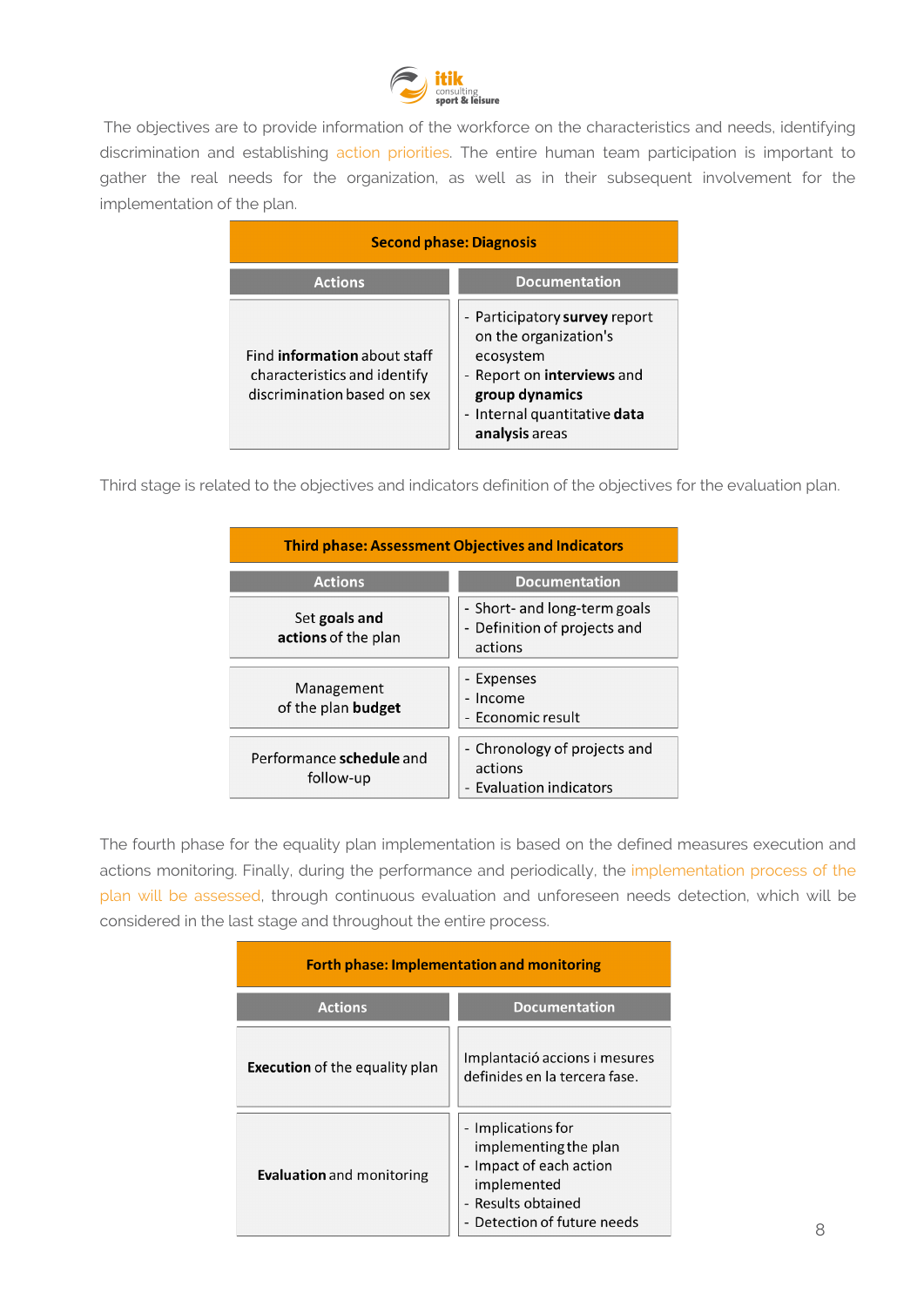

In the last phase, continuous evaluation of the indicators will be considered to carry out a constant detection of needs, as well as the adaptation of the plan to the current situation.

# **Benefits of the equality plan for organizations**

The implementation of an equality plan has a wide range of benefits both internally and externally for sports organizations, beyond the commitment to being a fair and equitable organization with its workers. These benefits can be:

- Gender equality analysis and diagnosis of the Company that allows to be taken objective measures to balance inequality areas.
- Work environment improvement, eliminating outdated behaviour models, with a favourable impact on talent retention.
- Positive impact on the company's image, improving labour productivity as part of corporate social responsibility (CSR).
- Absenteeism and work-related illness reduction (burnout syndrome, depression...).
- Worker's awareness and sensitization towards gender equality.
- Discrimination and detection of sexual or gender-based harassment.
- Action protocols provision against discrimination for sexual or gender-based harassment.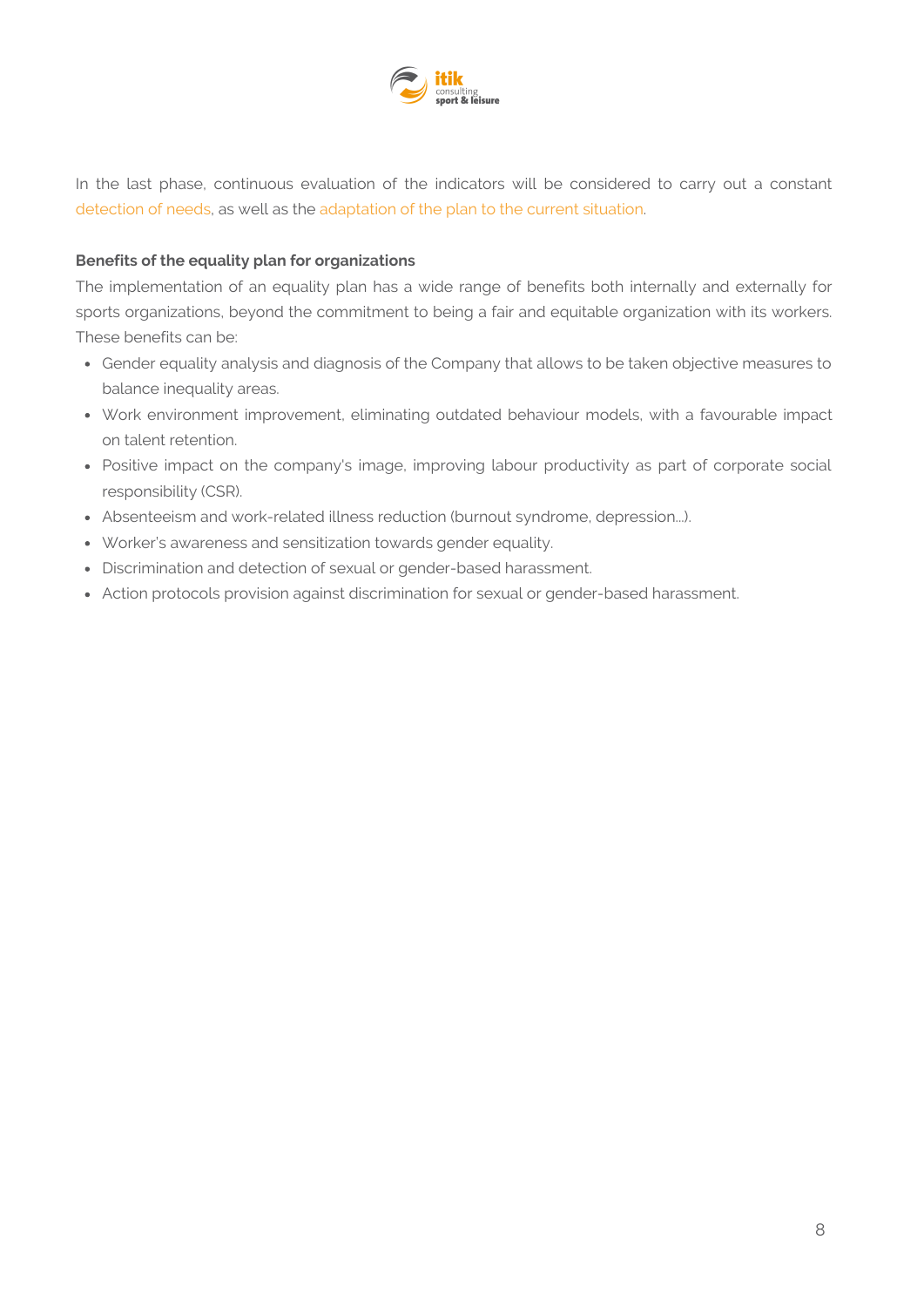# **4. Sports sector examples on equality policies**

**Relevance in gender parity in relation to the communication actions of the organization**

Increase women visibility and include them as specialists in the dissemination elements of organizations, from the different roles they can have within the sports world: directors, managers, athletes, etc...

**The importance of non-sexist language**

In sports entities, organizations and federations, it is transcendental to use language in a nonsexist way, which makes women visible and breaks with the stereotypes that promote inequality.

**Documentación de referencia:** guia-usolenguajenosexista-esp\_0.pdf [\(barcelona.cat\)](https://ajuntament.barcelona.cat/guia-de-llenguatge-no-sexista/pdf/decaleg-llenguatgeinclusiu-v20.pdf)

**Proposal of methodological orientations focused on the educational stages**

Educational strategies that promote the eradication of prejudices and stereotypes impregnated in our society from the historical perspective in the sports world.

### **Documentación de referencia:**

- [inefc\\_fcf\\_2020\\_orgullosa\\_futbol-per-a-la-igualtat\\_programa-educatiu.pdf](https://inefcgiseafe.files.wordpress.com/2020/11/inefc_fcf_2020_orgullosa_futbol-per-a-la-igualtat_programa-educatiu.pdf) (wordpress.com)
- <https://globe.junior-report.media/es/portfolio-item/mujeres-y-deporte/#toggle-id-1>

**Approach of individualized gender indicators for each organization**

That they aim to offer a precise approximation of the gender reality that allows projects to be developed with a gender perspective. Favorably, combine quantitative indicators with qualitative ones.

**Prevention of sexual violence in sports settings**

It is of great importance to draw up an action protocol that includes the specific procedures to follow in the event of concerns or a relationship of sexual violence in the entity.

**Documentación de referencia:** La violencia sexual en el deporte. Consejo Catalán del Deporte (barcelona.cat)

**Promote training actions in gender perspective**

Provide continuous training tools, workshops and strategies that allow us to be constantly updated. to the workers and all those who are part of the organization.

**Equal opportunities in the assignment of schedules and conditions**

Establish the same conditions and resources for the women's and men's teams of the different organizations, as well as in the competitions and sports entities.













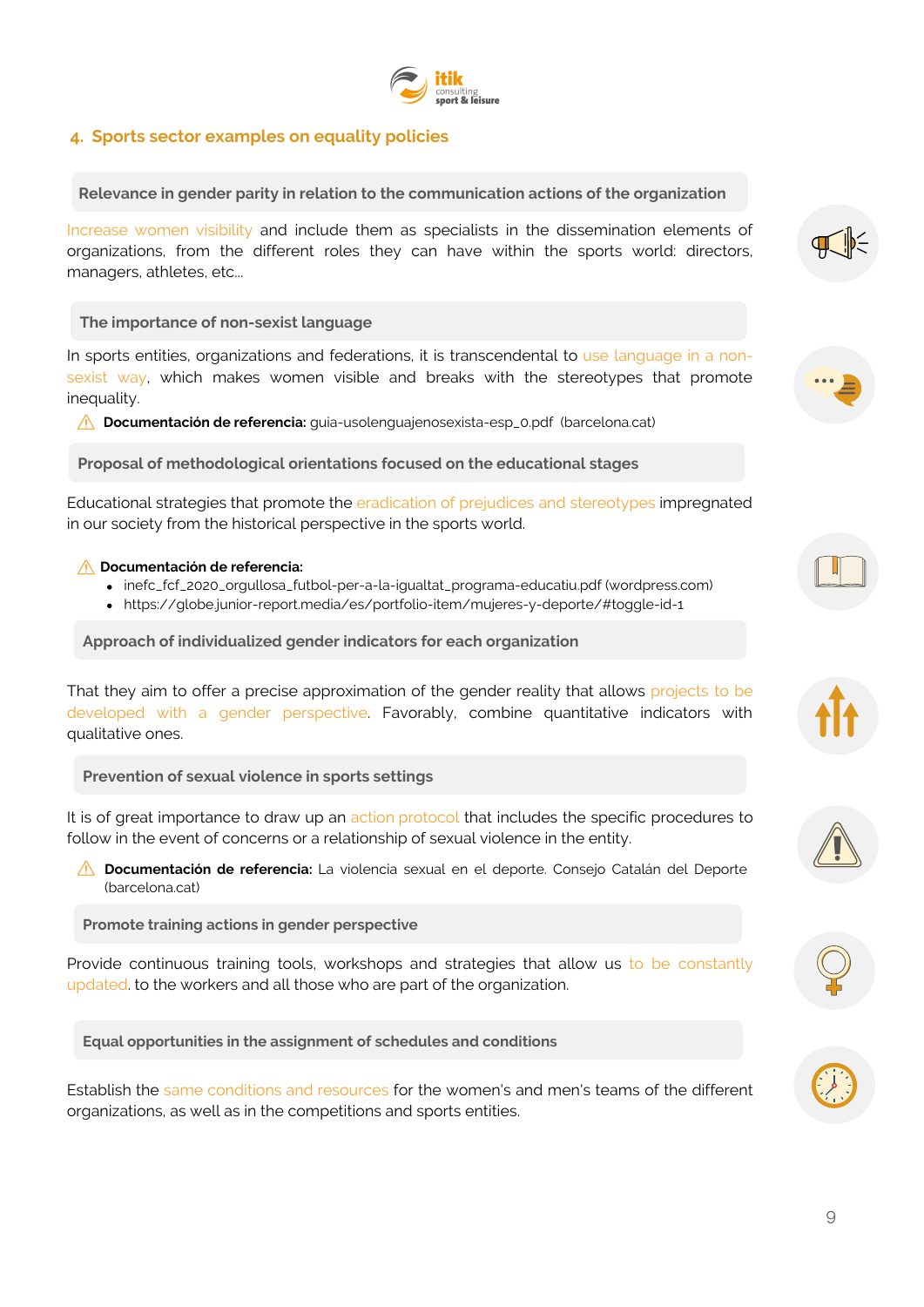

# **5. Self-diagnosis test in equality**

An initial self-diagnosis questionnaire is proposed below, to assess and establish a first initial reflection on the current situation of the organization in terms of gender equality:

|                                                                | • How many workers does your company or organization have?                      |                                                                                                                             |
|----------------------------------------------------------------|---------------------------------------------------------------------------------|-----------------------------------------------------------------------------------------------------------------------------|
| Less than 20                                                   | From 20 to 50                                                                   | More than 50                                                                                                                |
|                                                                | • Is gender equality part of the organization's objectives?                     |                                                                                                                             |
| Yes/No                                                         | What extent?                                                                    |                                                                                                                             |
| <b>Organizational culture</b>                                  |                                                                                 |                                                                                                                             |
| • How many men and women are there?                            |                                                                                 |                                                                                                                             |
| Mostly women                                                   | Mostly men                                                                      | Similar between men and women                                                                                               |
| men and women in decision-making spaces?                       |                                                                                 |                                                                                                                             |
|                                                                | • Are meetings and gatherings organized in places where everyone can attend?    |                                                                                                                             |
| Mostly women                                                   | Mostly men                                                                      | • What positions do women occupy in the organization? Is there equal participation between<br>Similar between men and women |
|                                                                |                                                                                 |                                                                                                                             |
| Yes/No                                                         | • Are the members of the organization aware of gender equality?<br>What extent? |                                                                                                                             |
|                                                                |                                                                                 |                                                                                                                             |
| <b>Communication and language</b>                              |                                                                                 |                                                                                                                             |
|                                                                |                                                                                 | Does the image of the entity, both internal and external, convey the value of equality between                              |
| • Who does part-time?<br>$\bullet$<br>men and women?<br>Yes/No | In what criteria?                                                               |                                                                                                                             |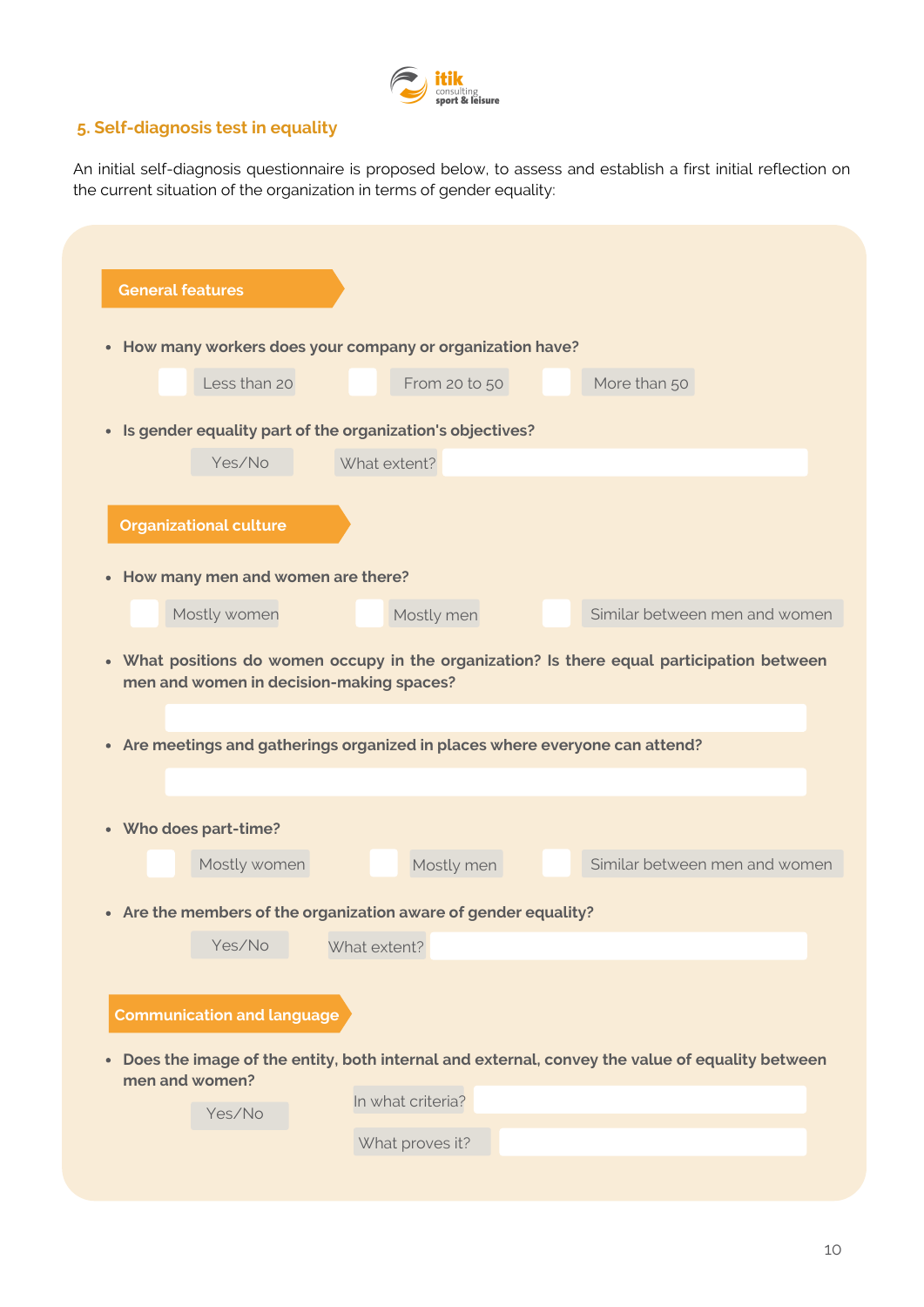

| • Are there guidelines or protocols in the organization that guarantee that internal and external |
|---------------------------------------------------------------------------------------------------|
| communication is used in a non-sexist manner?                                                     |

| Yes/No<br>What documents?                                                                                                 |
|---------------------------------------------------------------------------------------------------------------------------|
| • Is there any good practice in terms of equality that the entity has developed or is developing?                         |
|                                                                                                                           |
|                                                                                                                           |
| <b>Recruitment and selection</b>                                                                                          |
| • Is there a selection protocol with clear, objective and transparent criteria that avoid discrimination<br>based on sex? |
| • Who has more indefinite contracts in the organization?                                                                  |
| Mostly men<br>Mostly women<br>Similar between men and women                                                               |
|                                                                                                                           |
| <b>Balanced presence</b>                                                                                                  |
| • Are there jobs occupied mostly by men? And for women?                                                                   |
|                                                                                                                           |
| • What is the presence of women in management bodies?                                                                     |
|                                                                                                                           |
|                                                                                                                           |
| <b>Projection and remuneration</b>                                                                                        |
| • In the last 3 years, what have been the most promoted profiles in the organization?                                     |
| Mostly women<br>Mostly men<br>Similar between men and women                                                               |
| • Does the company have a wage record? What about a pay audit?                                                            |
|                                                                                                                           |
|                                                                                                                           |
|                                                                                                                           |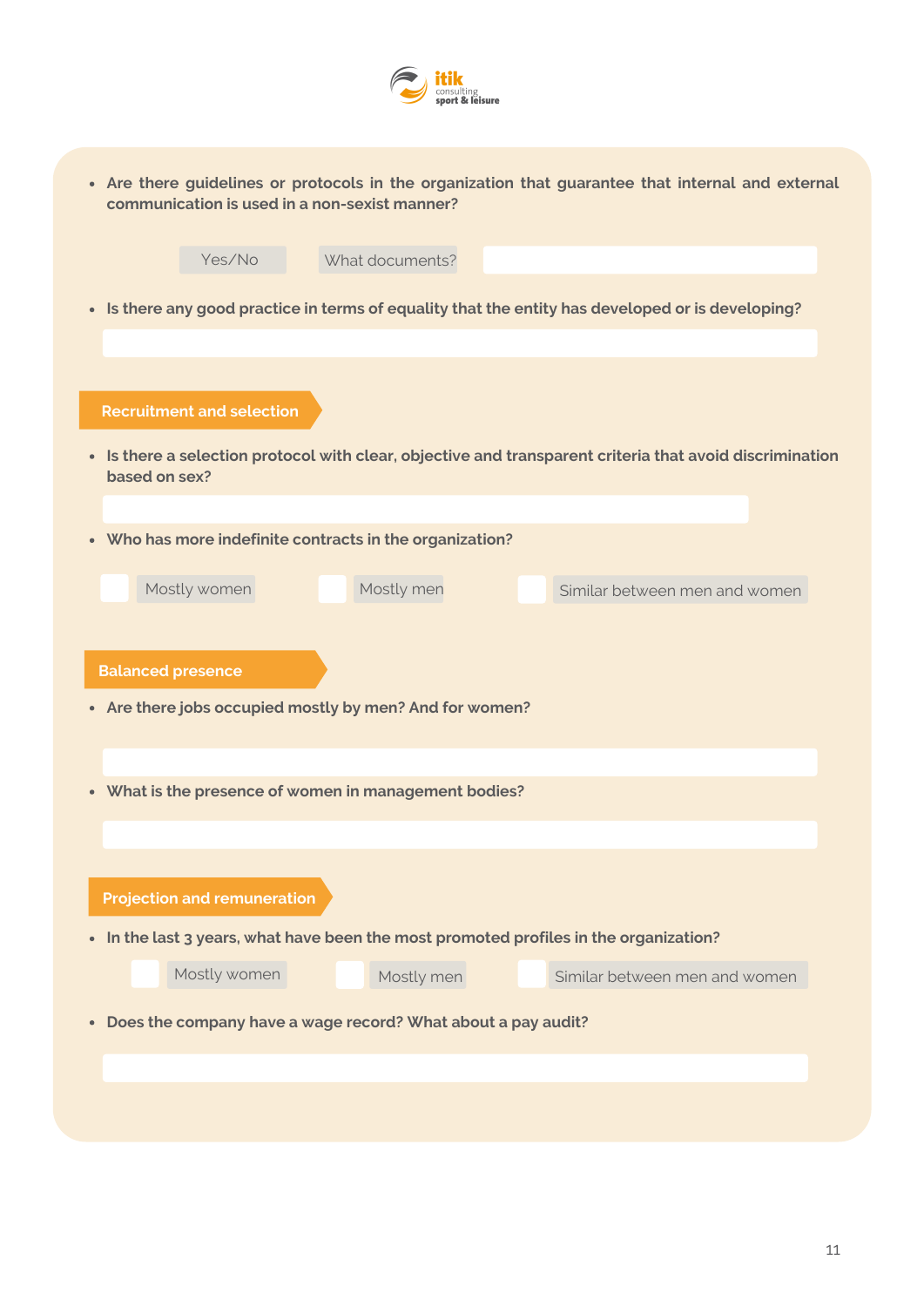

### **6. Results conclusion**

### **General features**

There is a legal obligation to have an Equality Plan for having a workforce equal to or greater than 50 people. In this sense, if this is the case, it is also important to ensure that it meets the requirements established in the lawsin terms on content, deadlines and procedures.

The Equality Plan is characterized by being a living document, whose objective is to move in the right direction in terms of gender equality and this largely depends on the evaluation of the results obtained. The monitoring of the implemented measures will allow you to know which initiatives are fulfilling the expected expectations, and which are the aspects to be detected in order to adapt to the situation of the current context, through the eradication of discriminatory policies.

### **Organizational culture**

It is very important to obtain data on the workforce segregated by sex, since through this information, essential information is available to identify existing inequalities.

Although it is true that an organization cannot intervene directly in all the candidates that are presented, it can encourage the hiring of the less represented sex, strictly taking into account the qualifications necessary for the job.

### **Communication and language**

Promoting the development of specific mechanisms, such as a manual, to ensure that the language and images used, both internally and in external communication, are inclusive and do not reproduce sexist stereotypes, is a clearly positive element for the strategy business and the gender perspective in a company or entity.

It must be taken into account that this documentation is in line with the business culture of the organization, as well as being in the forefront of everyone.

### **Recruitment and selection**

It is necessary to stabilize the necessary means to guarantee that professional merits prevail over any prejudice. In this way, it is ensured that the job is occupied by the most qualified person and that best responds to the needs of the company.

### **Balanced presence**

An organizational policy must ensure hiring free of sexist discrimination. Also, apart from the internal structure in concept of balanced presence, it is worth highlighting the importance of relationships with supplier companies, in order to promote an equal labor market.

### **Projection and remuneration**

The existence of jobs occupied solely or mainly by men or women reveals the presence of stereotypes and prejudices based on what jobs they can do or are more appropriate for each sex according to the historical perspective established in our society. It is recommended to carry out a review of the selection processes, the organizational culture, as well as different aspects of the organization, with the aim of reversing all discriminatory behavior based on sex.